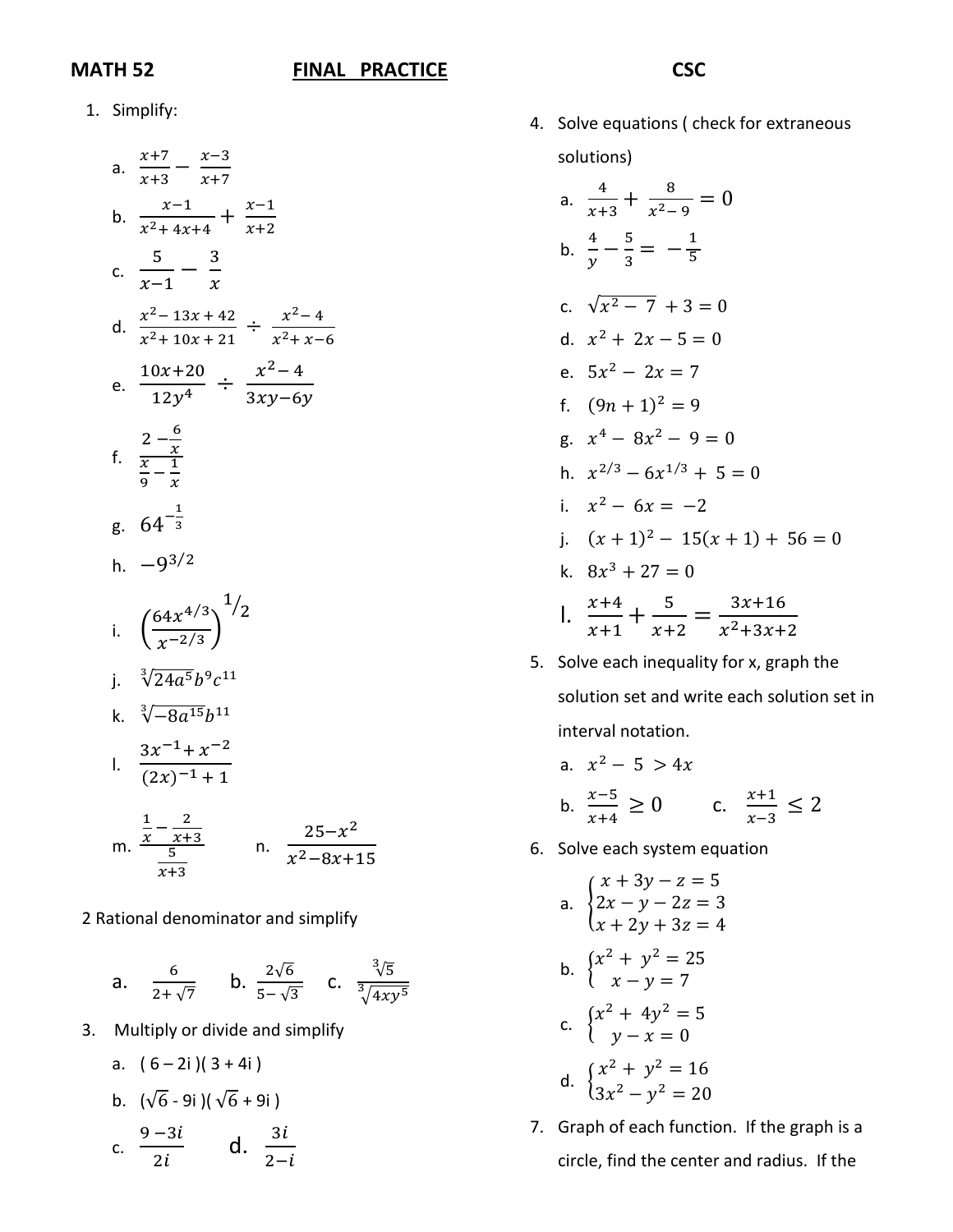graph is a parabola, find its vertex, x and yintercepts and axis of symmetry.

- a.  $x^2 + y^2 + 6x + 10y 2 = 0$
- b.  $x^2 + y^2 + 6x 8y 11 = 0$
- c.  $y = -x^2 4x + 2$

d. 
$$
x = 2(y-2)^2 + 4
$$

- 8. Identify each equation as an ellipse, a parabola, a circle or a hyperbola. Then graph.
	- a.  $16x^2 + 9y^2 = 144$ b.  $x^2 - 9y^2 = 36$ c.  $25y^2 - 5x^2 = 125$ d.  $y = x^2 + 4x + 6$
- 9. Given  $f(x) = \frac{2}{5}x + \frac{1}{5}$  find:
	- a.  $f(-5)$
	- b.  $f^{-1}(x)$
	- c. Graph f and  $f^{-1}$  on the same x, y axis
- 10. Find the inverse function of
- a.  $f(x) = \frac{2x+5}{3}$ b.  $f(x) = \frac{x+2}{x-4}$ c.  $f(x) = 5^{x-1}$ d.  $f(x) = \log(x)$ e.  $f(x) = \sqrt[3]{x + 4}$ 11. Write in logarithmic form:
	- a.  $a = 4^y$
	- b.  $5^3 = 125$
- 12. Write as an exponential equation:
	- a.  $\log_2 64 = 6$
	- b.  $C = \log_B A$
- 13. Simplify:
	- a.  $\log_3 1 \log_3 81$
	- b.  $e^{\ln(t+1)}$
- c.  $\log_7 1 \log_5 5^m$ d.  $64^{-2/3}$  e.  $i^{29}$  f.  $\sqrt{-108}$ 14. Solve each equation: a.  $\log_2(x + 4) + \log_2(x - 4) = 1$ b.  $8 = 4^{x+6}$ c.  $log_3(x + 6) - log_3 x = 2$ d.  $(x + 7)^2 = 16$ e.  $x^2 - 2x - 8 = 4$ f.  $\sqrt{10x + 24} = x$ g.  $x^4 + x^2 - 12 = 0$ h.  $1 - \frac{4}{x+6} = \frac{4}{x}$ i.  $\log_2(x + 6) + \log_2 x = 4$ 15. Find the exact solutions and then
	- approximate to 4 decimal places.
	- a.  $18 = 9^{x+1}$
	- b.  $6^x = 50$
	- c.  $ln(2x 1) = 1.6$
- 16. Solve for t (give your answer accurate to 3 decimal places).
	- a.  $5000 = 1000e^{0.02t}$

b. 
$$
18000 = 10000 \left(1 + \frac{0.04}{4}\right)^{4t}
$$

17. Graph each function:

a. 
$$
y = \left(\frac{1}{2}\right)^x + 5
$$

b.  $y = \log_{1/2} x$ 

$$
y = -4^x
$$

- 18. Problem solving (from textbook)
	- Page 429: #33 and 35 Page 492: #36, 51 Page 680: #65 Page 543: #39 Page 631: #61 and 63 Page 741: #17, and Page 768: #41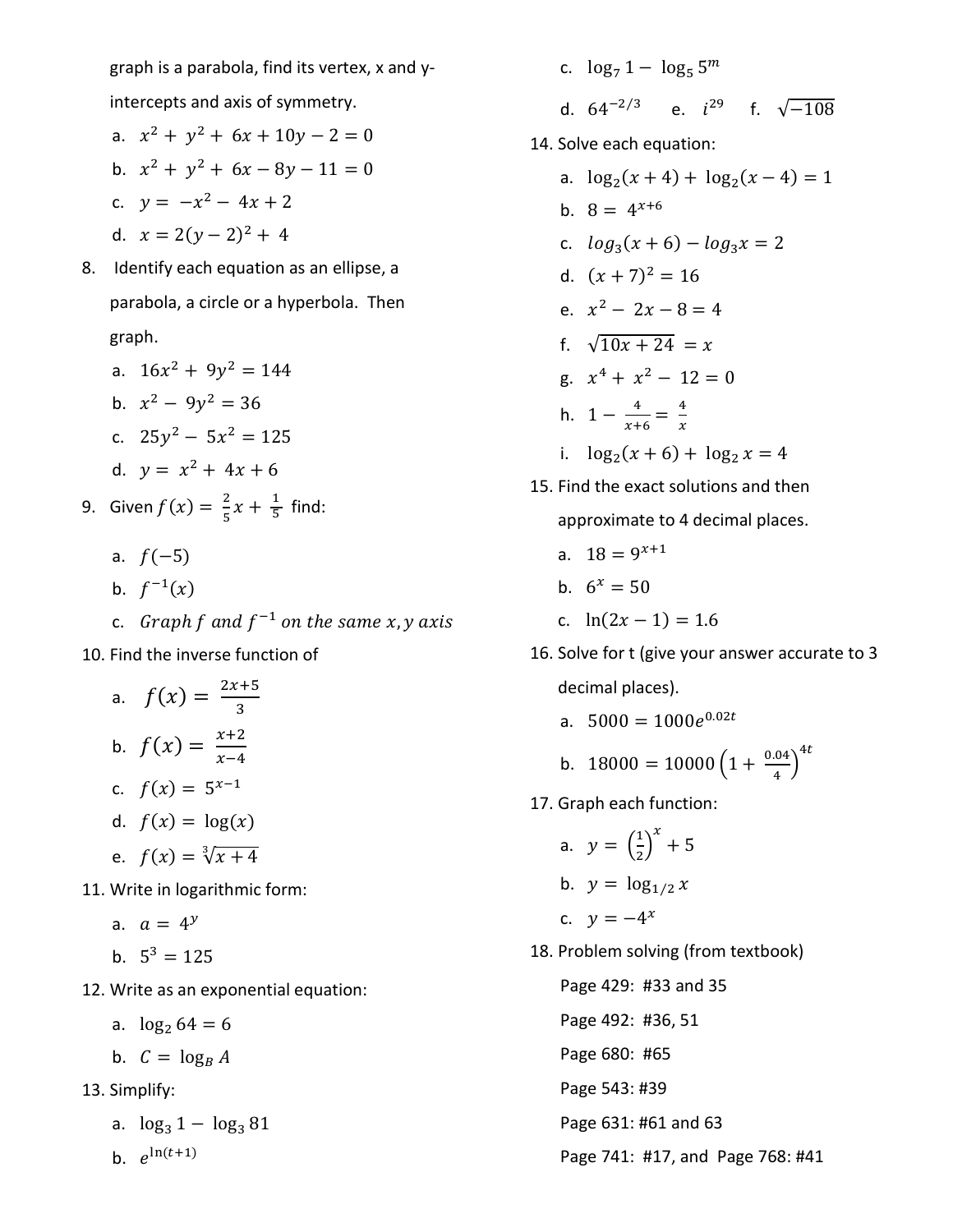19. Suppose \$3000 is invested into an account paying 2.6% interest compounded quarterly. How much will the account be worth in 5

years? Use  $A = P\left(1 + \frac{r}{n}\right)$  $n_{\mathcal{I}}$ 

- 20. Working together Maria and Vivian can paint a room in 3 hours. Working alone it would take Vivian 12 hours to paint the room. How long would it take Maria to paint the room alone?
- 21. The maximum weight that a rectangular beam with square cross sections can support varies directly with the cube of the width and inversely with the length of the beam. If a beam that is 4 inches wide and 60 inches long can support 5 tons, how much weight can a similar beam that is 3 inches wide and 72 inches long support?
- 22. Graph the parabola  $y = -x^2 + 6x 8$ Find: a/ the vertex, b/ the x- and yintercept, if any.
- 23. Solve the system:

$$
\begin{cases}\nx + 2y + 3z = 13 \\
2x - y + z = 11 \\
x + y - 2z = -16\n\end{cases}
$$

24. If \$4000 is put into an account paying 3.2% interest compounded continuously. How long will it take for the account to be worth \$6000? Use  $A = Pe^{rt}$ 

25. Given  $f(x) = \frac{4}{x+6}$  and  $g(x) = 6x - 1$ 

- a. Find the domain of f(x).
- b. Find  $(f \circ g)(x)$  and  $(g \circ f)(x)$
- c. Find  $(f \circ g)(3)$
- d. Find  $g^{-1}(x)$
- 26. Let  $f(x) = 3x 1$  and  $g(x) = x 8$ Find:
	- a.  $(f g)(x)$
	- b.  $\left(\frac{f}{a}\right)$  $\frac{y}{g}$  $(x)$
	- c. Find the domain of  $\left(\frac{f}{a}\right)$  $\frac{2}{g}$  $(x)$
- 27. Write as a single radical:  $({\sqrt[3]{2a}})({\sqrt[4]{a^3}})$
- 28. Perform the indicated operations and simplify.

a. 
$$
\sqrt{48} - 5\sqrt{27} + \sqrt{8}
$$
  
\nb.  $x\sqrt[3]{375x} + 2\sqrt[3]{24x^4}$   
\nc.  $(\sqrt[5]{4a^7b^3})(\sqrt[5]{16a})$   
\nd.  $(\sqrt{2} - 5)(\sqrt{2} + 3) - 7\sqrt{2} + 1$ 

- 29. Find the domain and range for:
	- a.  $f(x) = \sqrt[3]{3x + 1}$ b.  $f(x) = \sqrt[4]{5x - 8}$ c.  $f(x) = \sqrt{x - 2} + 8$ d.  $f(x) = 2^{x-3} + 1$ e.  $f(x) = log_2(x + 3)$ f.  $\frac{x^2}{46}$  $\frac{x^2}{16} + \frac{y^2}{25} = 1$
- 30. Wonderland has a population of 1000 in 2010. The population increases 4.3% per year. Predict the population in 2025.
- 31. The half-life of a radioactive substance is 35 days. How much of a 400 gram sample remains after 147 days?
- 32. A pilot flies 630 miles with a tailwind of 35 miles per hour. Against the wind, he flies only 455 miles in the same amount of time. Find the rate of the plane in still air.